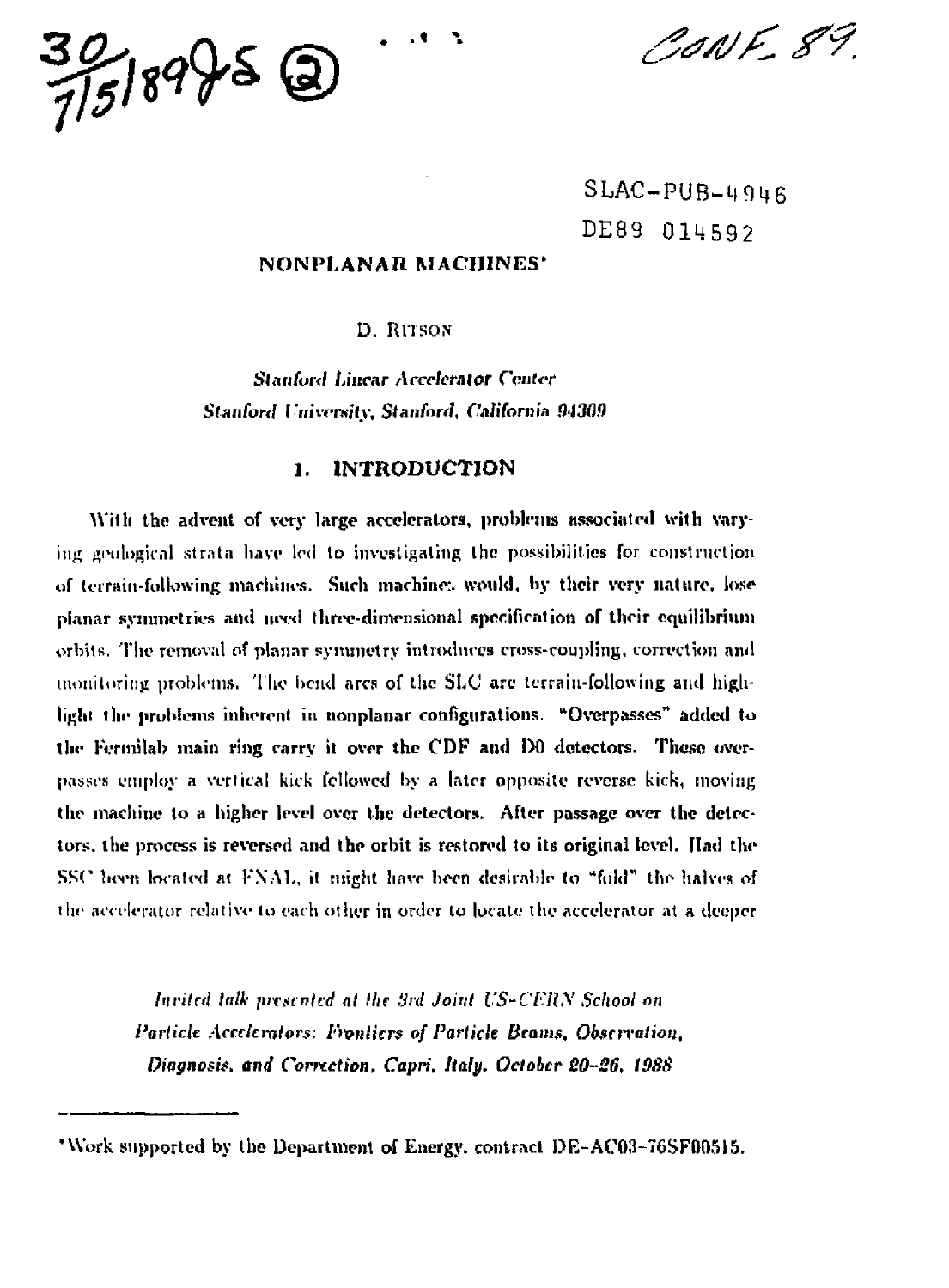**level beneath tlie Fox river. This possibility is now moot wiih the choice of the Texan SSC site, although a mild folding could perhaps be used to position the two clusters of interaction regions in the SSC closer to the surface.** 

*s<f/f£~~ <2-^* 

**This tiilk examines methods available to minimize, but never entirely eliminate, degradation of machine performance caused by terrain following. Breaking of planar machine symmetry for engineering convenience and/or monetary savings must be balanced against small performance degradation, and ran only be. decided on n caseby-case basis.** 

### 2. EFFECTS OF SYMMETRY BREAKING

**For a planar machine, the first order transfer matrix is of the form** 

$$
R = \begin{pmatrix} X & X & 0 & 0 & 0 & X \\ X & X & 0 & 0 & 0 & X \\ 0 & 0 & X & X & 0 & 0 \\ 0 & 0 & X & X & 0 & 0 \\ 0 & 0 & 0 & 0 & 1 & X \\ 0 & 0 & 0 & 0 & 0 & 1 \end{pmatrix}
$$

where the Xs are nonzero elements. The  $6 \times 6$  matrix acts on the vector  $V =$ *{x,s',y,y',z,i>)* **whose elements are the horizontal, vertical, longitudinal and momentum displacements from the equilibrium orbit and the vector** *\'out* **after a rotation is related to the input vector** *\',"* **by** 

$$
V_{out} = R \times V_{in} \quad .
$$

**Of the 11 nonzero elements. Iwo arc constrained by conservation of phase space,**  and the  $R_{56}$  element is usually not required to be set to a predetermined value. **Therefore, to**  $\cos$  **- as random errors will require eight correctors.** In terms of **Twigs parameters for a circular machine, the eight quantities requiring correction are**   $\boldsymbol{\beta}_x$ ,  $\boldsymbol{\alpha}_x$ ,  $\boldsymbol{\mu}_x$ ,  $\boldsymbol{\beta}_y$ ,  $\boldsymbol{\alpha}_y$ ,  $\boldsymbol{\mu}_y$ ,  $\eta_x$  and  $\eta_x$ .

> **•** MASTER DISTRIBUTION OF THIS DOCUMENT IS UNLIMITED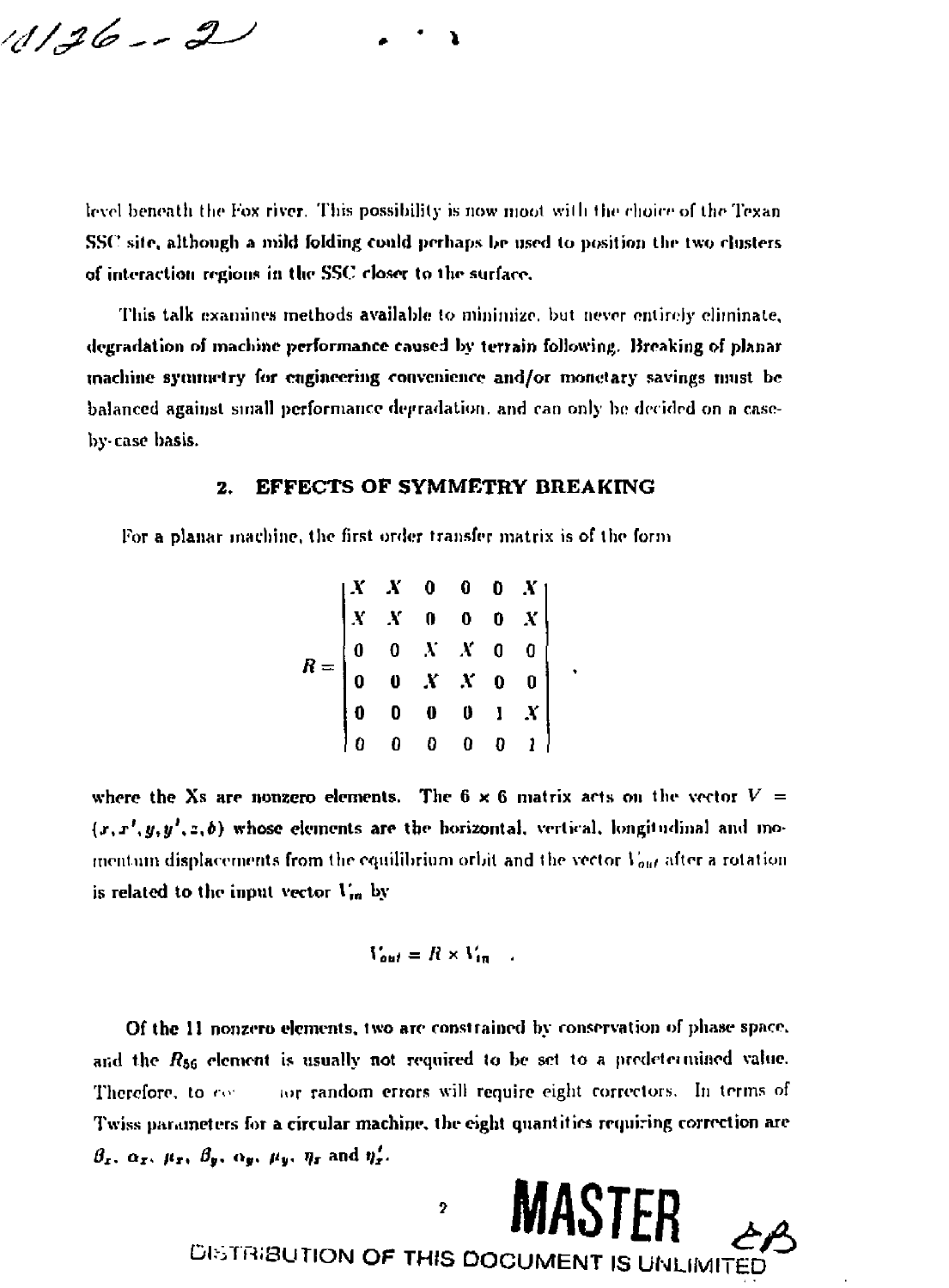In a machine with cross-coupling errors, the transfer matrix is

$$
R = \begin{bmatrix} X & X & X & X & 0 & X \\ X & X & X & X & 0 & X \\ X & X & X & X & 0 & X \\ X & X & X & X & 0 & X \\ 0 & 0 & 0 & 0 & 1 & X \\ 0 & 0 & 0 & 0 & 0 & 1 \end{bmatrix}
$$

There are now 10 additional nonzero elements. The symplectic conditions effec tively result in four further constraints.  $<sup>1</sup>$  and thus six additional corrections suffice to</sup> set the transfer matrix back to nominal value. This is a very considerable in increase in correction complexity. The ability to fully correct cross-coupling is almost certainly required, as increased orbit complexity can increase long-term beam losses through an enhancement of chaotic or stochastic behavior. Further problems are caused by the need for 2D monitoring of the orbits. Therefore, we examine the methods below to obtain nonplanar machines where the 2D behavior is confined to small localized regions of the machine, or the transitions are adiabatic and the cross-coupling is kept small.

# **3. THE** SLC **SOLUTIONS**

The SLC arcs are an example of a terrain-following transport system. The problems of constructing such a system are very real, bill the overall performance demands were substantially less serious than would be encountered in a circulating storage ring employing a similar design strategy. \Ye discuss lirst the original strategy for correction which proved to be inadequate, and then the later modifications required for operation.

### **3.1 Initial SLC Strategy**

The SLC arcs consist of two 180°-bend transport systems to bring the electron and positron beams from the linac into head-on collision. The transport systems are based on combined-function FD lattices with 108° phase shift per cell. The lattice is

**3** 

٠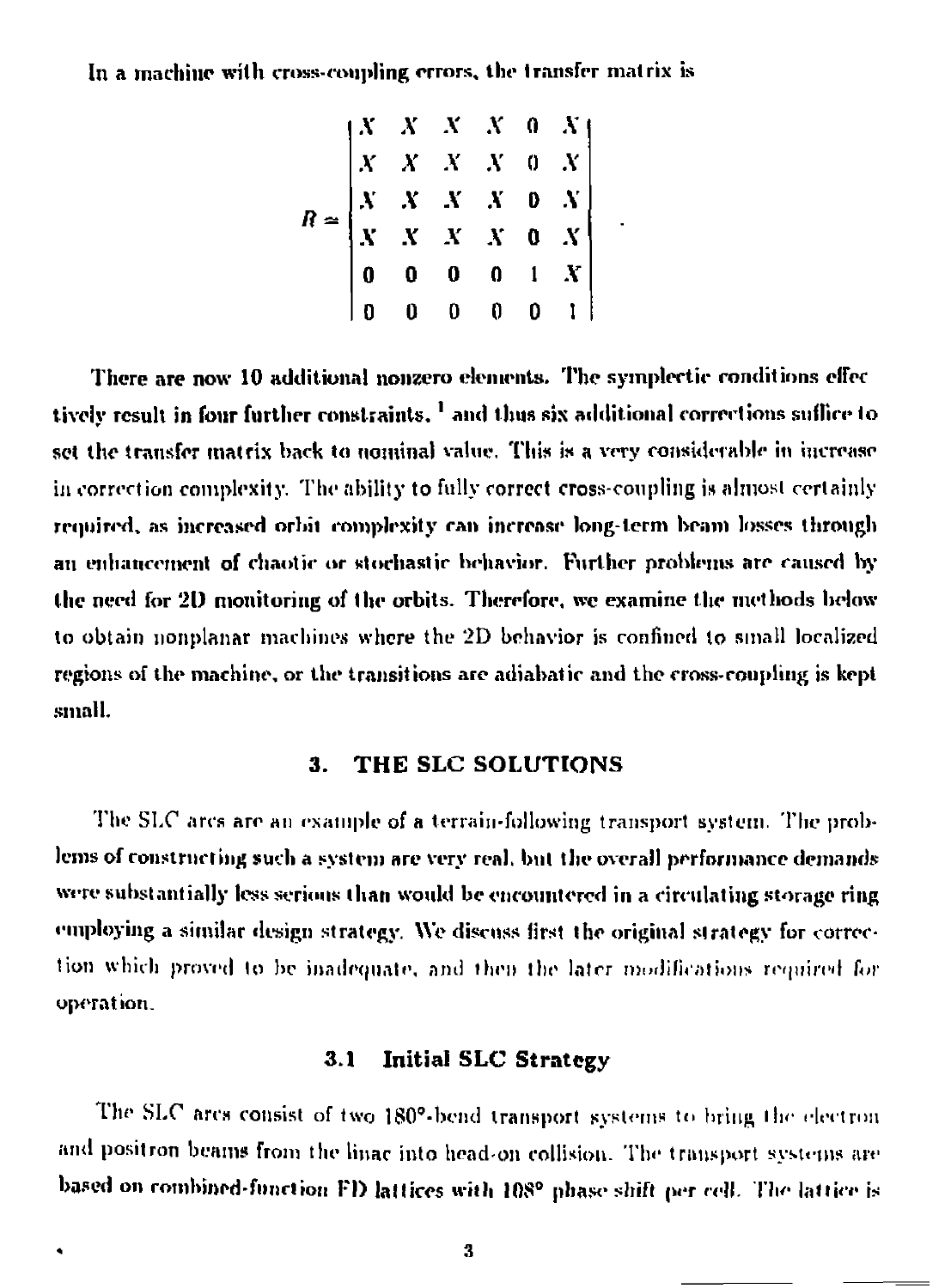second-order chromatically corrected using combined function sextupoles. The cells are combined into "achromats" consisting of 10 cells, with a net phase advance of  $6\pi$ , corresponding to a unit transfer matrix across an achromat. The strategy adopted for terrain following was to physically rotate or roll each achromat around the axis of the equilibrium orbit. To a first approximation, a particle exiting from a horizontally oriented achromat into one rolled through  $\phi$  degrees will enter a magnetic bend field with a vertical component proportional to sin $\phi$  and will thus suffer a continuous component of vertical deflection, leading to a vertical bend radius proportional to  $\sin \phi^{-1}$ . The change corresponds to adiabatically changing the equilibrium orbit but discontinuously moving the center of curvature of the orbit. Subsequent elements are positioned relative to the plane defined by the vector of the entry equilibrium orbit and the new center of curvature. Mathematically, the effect of such a roll is described by the rotation matrix  $R_{\phi}$ 

$$
R_{\phi} = \begin{bmatrix} \cos \phi & 0 & \sin \phi & 0 & 0 & 0 \\ 0 & \cos \phi & 0 & \sin \phi & 0 & 0 \\ -\sin \phi & 0 & \cos \phi & 0 & 0 & 0 \\ 0 & -\sin \phi & 0 & \cos \phi & 0 & 0 \\ 0 & 0 & 0 & 0 & 1 & 0 \\ 0 & 0 & 0 & 0 & 0 & 1 \end{bmatrix}
$$

If the orbit is rolled at the start of achromats the overal transfer matrix. R, for a set of rolls  $o_1 \ldots o_n$  is

$$
R = R_{\phi_1} \times \cdots \times R_{\phi_m}
$$

and if

$$
\sum \phi_t = 0
$$

it can be verified that  $R$  is a unit transfer matrix. The original SLC design used a set of rolls whose final net value was zero to provide a terrain-following orbit. Even had the arcs been free of placement and field errors, the orbits would have been strongly cross-coupled as long as the net roll was nonzero.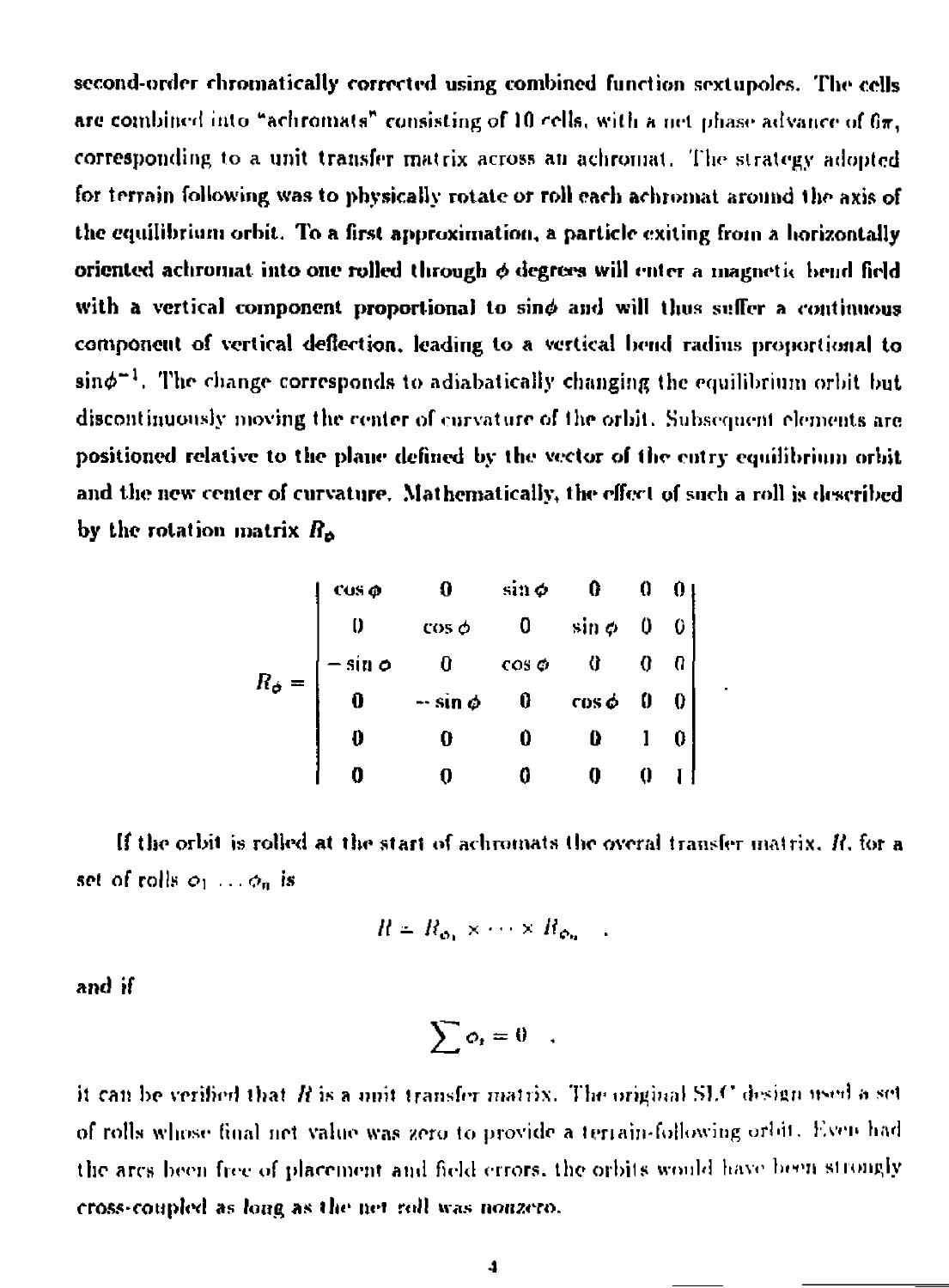Such a design is predicated on a net cancellation at large separations of rollassociated terms. In practice, the level of errors was such that the achromats were no longer unit transfer matrices, and unacceptable beta beats and cross coupling resulted at the output of the transport lines. The recipes used to provide acceptable transfer properties (for a single transit) are now outlined.

### 3.2 Revised SLC Arcs

Subsequent to commissioning of the SLC, procedures were devised to measure and correct the phase advances as carefully as possible in order to maintain cancellations of effects from highly separated rolls. The horizontal dispersion function was, to a high approximation, matched across roll boundaries by splitting the roll into two successive half-rolls. An approximate local betatron match was made by using a graded act of rolls in the first three cells of the achromats. Finally, lattice errors were corrected for by second harmonic quad and rotated quad excitations. These combined steps provided an acceptable single-pass transport system.<sup>2</sup> However, such a system would be unacceptable for use in a largo storage ring.

For the most part, the difficulties encountered with the SLC lattice stemmed from the use of combined function elements locking the rotation of the dipoles, quadrupoles and sexuipoles. Had il been possible to roll only the dipoles and leave the orientation of the quadrupoles unchanged, first-order betatron mismatches at the entry to rolled achromats would have been eliminated. Elimination of dispersion mismatch as discussed was simple, and therefore the problems encountered were largely specific to a combined function lattice.

However, even in the presence of a combined function lattice, it is possible to provide a local match at the boundary to rolled achromats as discussed in Sec. 3.3,

# 3.3 Local Matching at Roll Loundaries

for circular storage rings, strong cross-coupling could only be permitted over small sections of the arcs and therefore local cancellation of the rolls would be required; this is possible  $^3$  using a match section. If the lattice is rolled by  $\phi/2$  , followed by a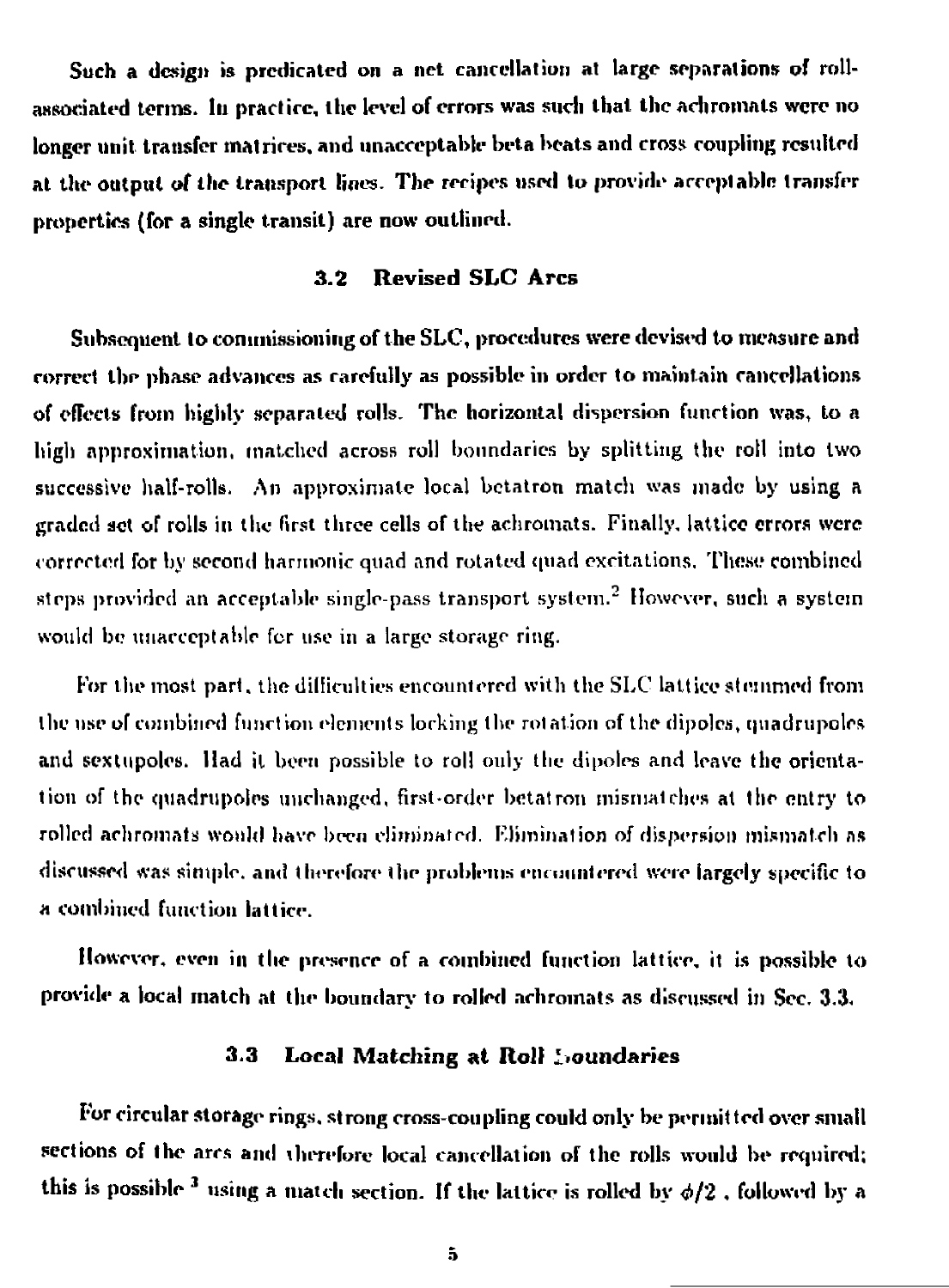transfer section R, rolled again by  $\phi/2$  and followed by R, the resultant  $R_{out}$  is unit when

$$
R = \begin{bmatrix} 1 & 0 & 0 & 0 & 0 & 0 \\ 0 & 1 & 0 & 0 & 0 & 0 \\ 0 & 0 & -1 & 0 & 0 & 0 \\ 0 & 0 & 0 & -1 & 0 & 0 \\ 0 & 0 & 0 & 0 & 1 & 0 \\ 0 & 0 & 0 & 0 & 0 & 1 \end{bmatrix}
$$

The resultant matching section will internally produce strong beta beats, crosscoupling and anomalous dispersion. The cancellations are again sensitive to error, and before employing such a scheme it would be necessary to check thai introducing these match sections would not "narrow-band" or deteriorate machine performance.

# 4. THE FNAL OVERPASSES

T. Collins<sup>4</sup> proposed two methods to locally separate the Fermilab main ring from the Tevatron at the location of the CDF and DO detectors. Both methods required kicking the beam vertically, letting it coast upwards, kicking it back to a horizontal orbit at a new level as it passed over the experimental detector and then reversing the process to put it back on its original orbit. Simplistically. if the first upward kick is separated by an even multiple of  $\pi$  from the second restoring kick, the dispersion functions will be restored to their original values.

The actual proposed schemes differed in the line detail of their execution. The first method continued, after a kick, with the identical lattice now positioned on the plane containing the new in,jut equilibrium orbit vector but with the center-of-curvalure unchanged. This corresponds to a "fold" in a circular machine. The new equilibrium orbit remains circular and. if left undisturbed, would return lo its original level after a rotation through *n* radians.

The second method continued the lattice after the kick with a slightly modified lattice. This modified lattice maintains the components in a horizontal plane but with the front-to-back inclinations set parallel to the equilibrium orbit. For this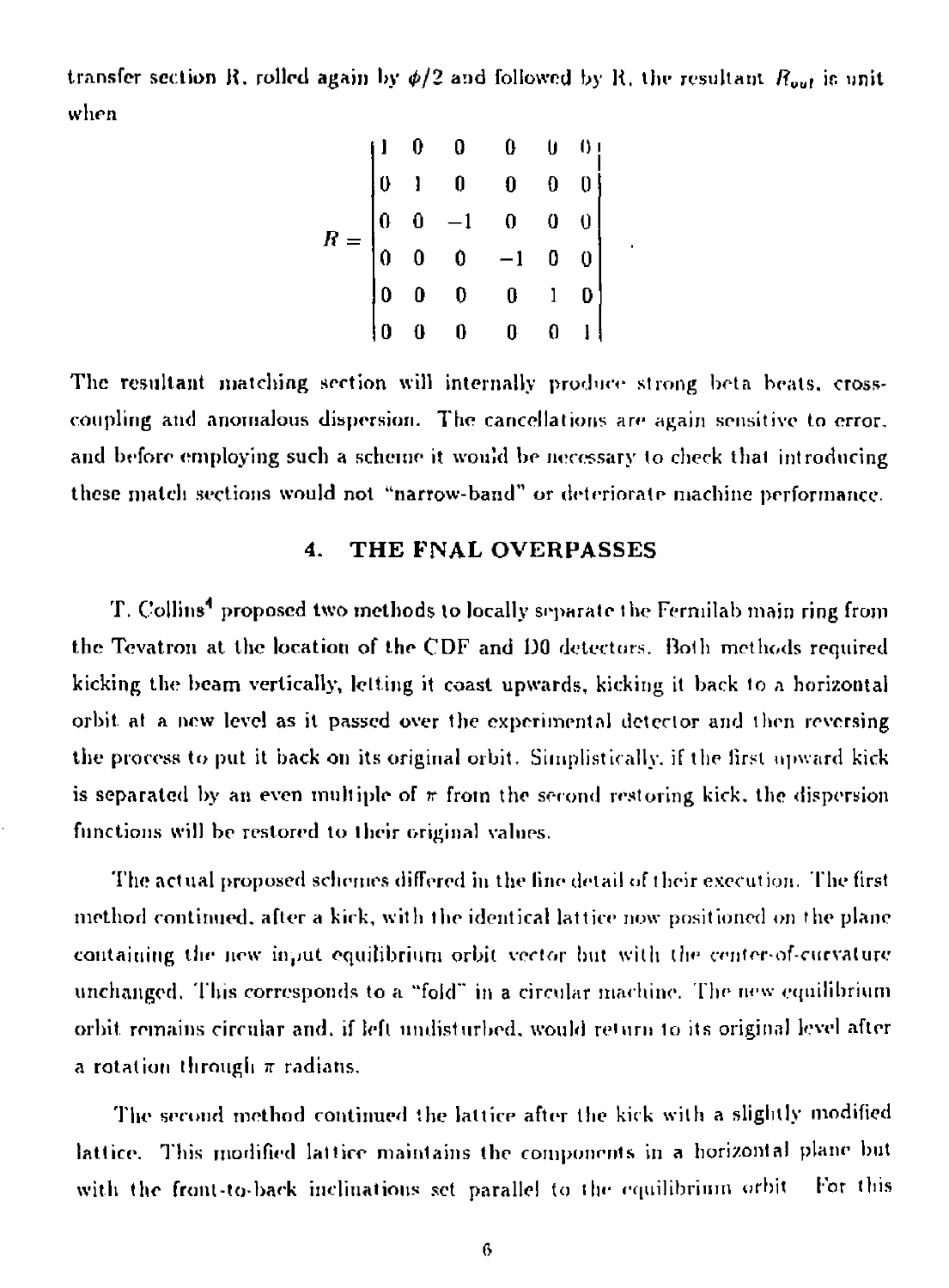new lattice, the dipole magnets have no transverse horizontal field component and therefore do not oiled the vortical component of mot ion introduced by lite kick. With this configuration, the equilibrium orbit lies follows along a constant pitch screw and has a rotation period virtually identical to that of the regular circmar orhil. In holh cases the betatron motion is automatically matched across the houndaries, while the dispersion functions remain mismatched. The dispersion function mismatches can he removed by  $n\pi$  remote cancellation and/or local matching.

The scheme, as actually implemented, used the screw lattices for the interconnecting links and remote mr cancellation to remove the dispersion errors. Kicks were provided by rotating existing dipoles in the original lattice through ISO\*. This oypass wheme proved to he satisfactory. However, the use of the pre-existing tunnel required the original radius of curvature to be maintained. Rotating dipoles to provide vertical bend decreased the available bend power at the transition boundaries, and this coupled with the constraint of maintaining the original radii of curvature caused a halving of the maximum peak achievable energy.

We now describe a design that would, for a new machine, avoid both this peak energy loss and provide clean first-order matching.

### 5. **ADIABATIC ROLL SOLUTIONS**

The preferred method of obtaining matching is via slow adiabatic transitions. The weakness of the FNAL design lies in the use of strong localized vertical kicks to the orbits. This problem can be avoided by providing distributed vertical bend by a lixed small rotation within the FODO cell of a string of successive dipoles (as at the SI,C). If only the dipoles are rotated and the other elements remain with horizontal orientations, first-order betatron mismatches do not occur. A small dispersion mismatch occurs after entry into this bend section. Exact dispersion matching can be provided using two dipoles at entry and exit to this section with rolls set to provide vertical dispersion match.

The recipe to lay out such a section is to put in place the dipoles with a fixed rotation relative to the horizontal, to horizontally place all other elements, and for the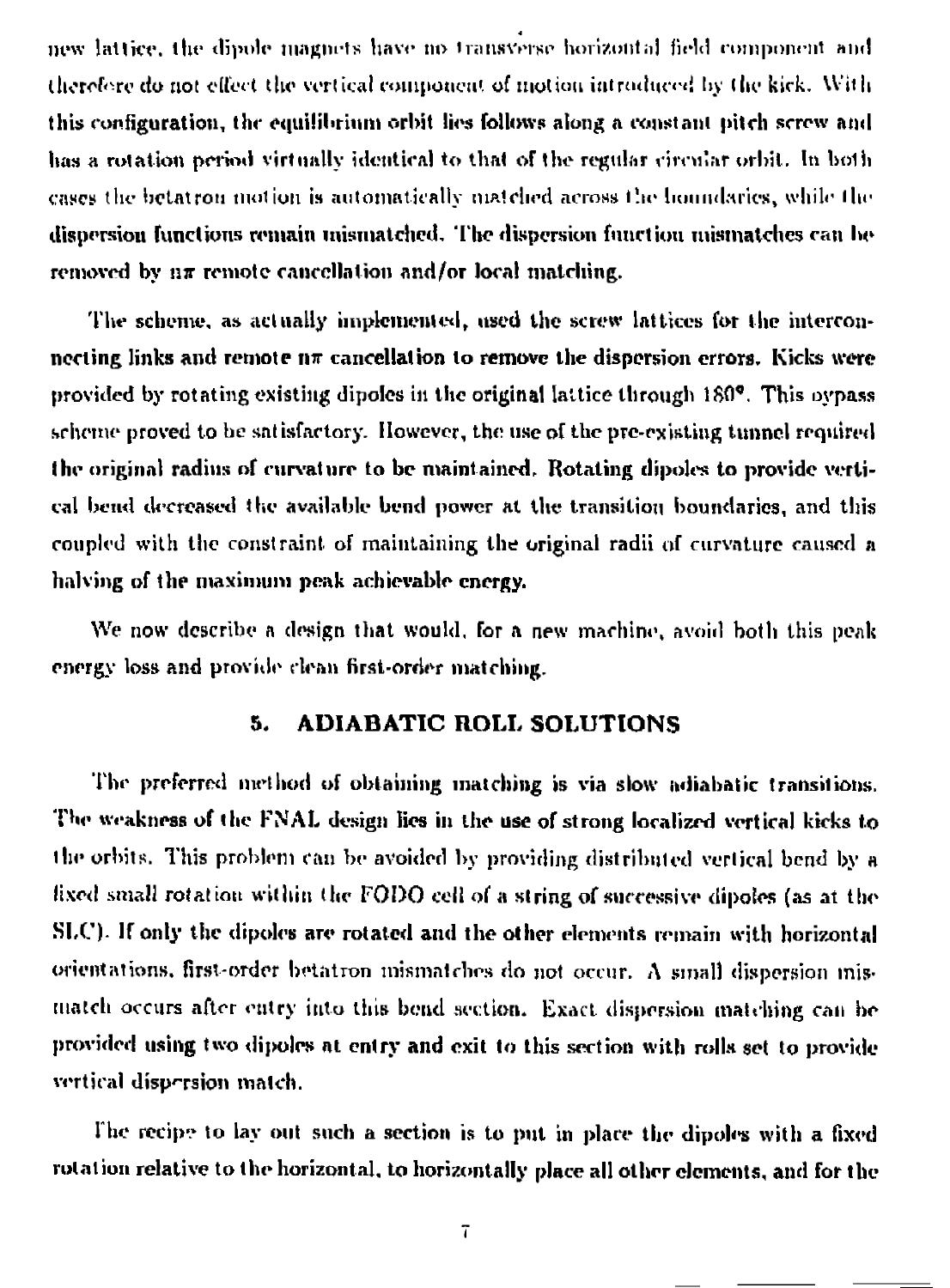front-to-back inclinations to be set parallel to the equilibrium orbit. The equilibrium orbit would then describe a screw or spiral with monotonically increasing pitch. The horizontal projection of this path would be a circle with radius virtually unchanged from that of the regular circular orbit. Such a building block provides vertical kick free from first-order mismatches and makes use of the same lattice components and spacing, as in the regular lattice.

These "increasing spiral" building blocks can be used to directly provide level changes or, in combination, to provide the kirks required lo match into folded or uniform screw sections. Combination of increasing spiral sections with screw or folder] sections will also he free of first-order mismatches and use identical components and spacing as the main lattice.

### 6. SUMMARY

The various building blocks proposed or used to accomplish changes of accelerator level are summarized in Table 1.

| <b>Building Block</b> | Elements Tilted | Center-of-Curvature | <b>Subsequent Orbit</b> |
|-----------------------|-----------------|---------------------|-------------------------|
| Rolled                | All             | Kicked              | Circular orbit          |
| Folded                | All             | Unchanged           | <b>Circular orbit</b>   |
| Uniform screw         | Dipoles only    | Slowly changing     | Uniform spiral          |
| Increasing spiral     | Dipoles only    | Slowly changing     | Increasing spiral       |

Table 1. Building Blocks

The first method of rolling all elements of the lattice, *us* at the SLC. is highly sensitive to errors and causes cross-coupling over extended regions of the machine. With matching sections at the roll boundaries, it is possible to largely overcome this problem. A. Garten lias proposed a scheme for use with the SSC that connects a folded lattice using single rolled achromats,<sup>5</sup> with cross-coupling confined to the small region of the rolled achromats, thus avoiding most of the problems encountered **at the SI-C.**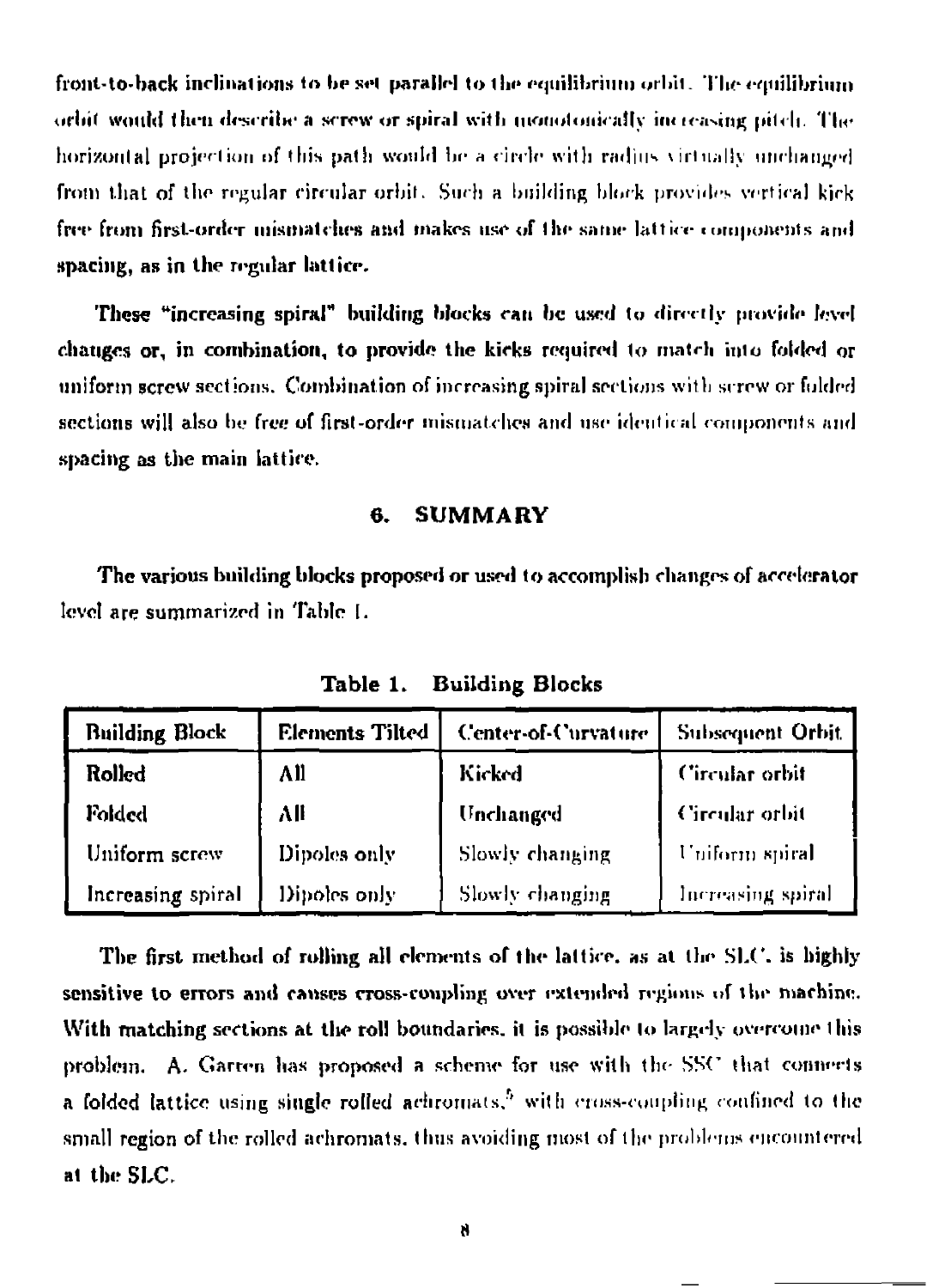The FNAL bypass solution is the basis of the last three building blocks listed in Table 1. In combination, they can provide level change without the introduction of first order errors and use only regular lattice elements and spacing.

However, nothing comes entirely for free and the presence of local vertical dispersion within the building block could have deleterious side effects when higher order effects are taken into consideration. When all the trade-offs are considered, the added complexities in assembly, the introduction of high-order errors, surveying and the lessened shielding of produced muons from vertically inclined beams combine to make the above options less attractive. Therefore, after detailed weighing of the various factors, future storage rings probably will continue to be planar,

### **ACKNOWLEDGMENTS**

I am indebted to CERN for a fellowship, to the DELPIN group, and specifically to U. Amaldi for hospitality, encouragement and discussion while preparing this talk.

#### **REFERENCES**

- L. Teng and R. Talman in lectures at this school. 1.
- 2. P. Bambade et al., SLAC PUB-4835, 1989.
- 3. K. Brown, private communication.
- 4. For example, see R. Gerig et al., IEEE Particle Accelerator Conf., 1666 (1985).
- 5, A. Garren, SSC-65 (1986).